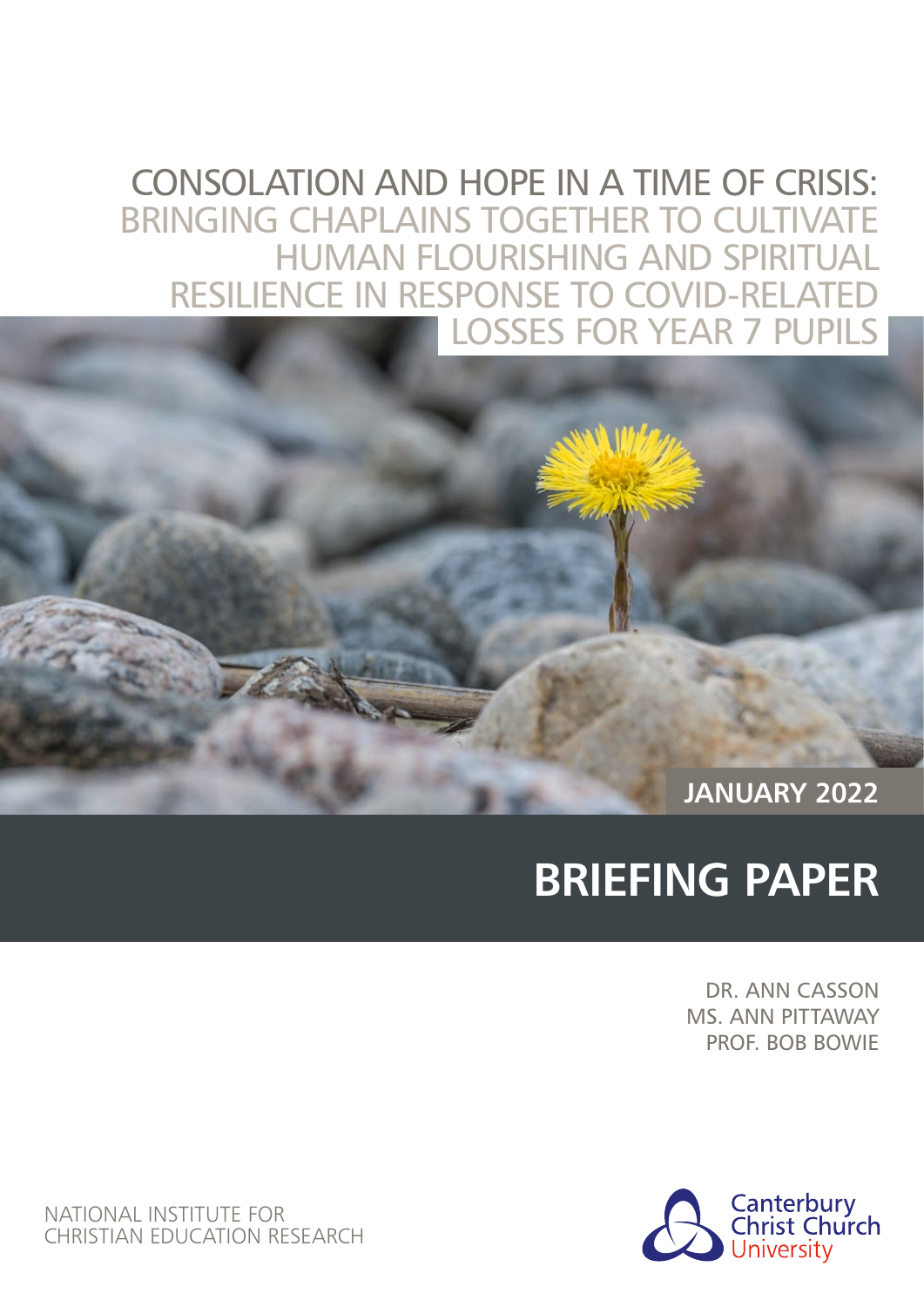### **ABOUT NICER**

### The National Institute for Christian Education Research

NICER is a University Research Centre at Canterbury Christ Church University. It undertakes research to inform the contribution of faith to the public understanding of education, to aid the mission of church schools, universities and Christian education in communities, to develop and improve religion and worldview education, and to support the work of Christians in education and leaders in education. It uses qualitative, quantitative and mixed methods research approaches in that work, and has developed novel approaches to investigating school ethos, character and curriculum in Christian schooling.

NICER receives funds from charities and other grant-making research bodies, supported by the University's commitment to the centre. NICER collaborates with specialists from other leading institutions, schools and research centres, including institutions of other religions and worldviews, across the country and from around the world. It acts as a hub to promote international Christian education research at the highest level, through seminars and conferences.

For more information about our work and to download recent reports visit our website www.nicer.org.uk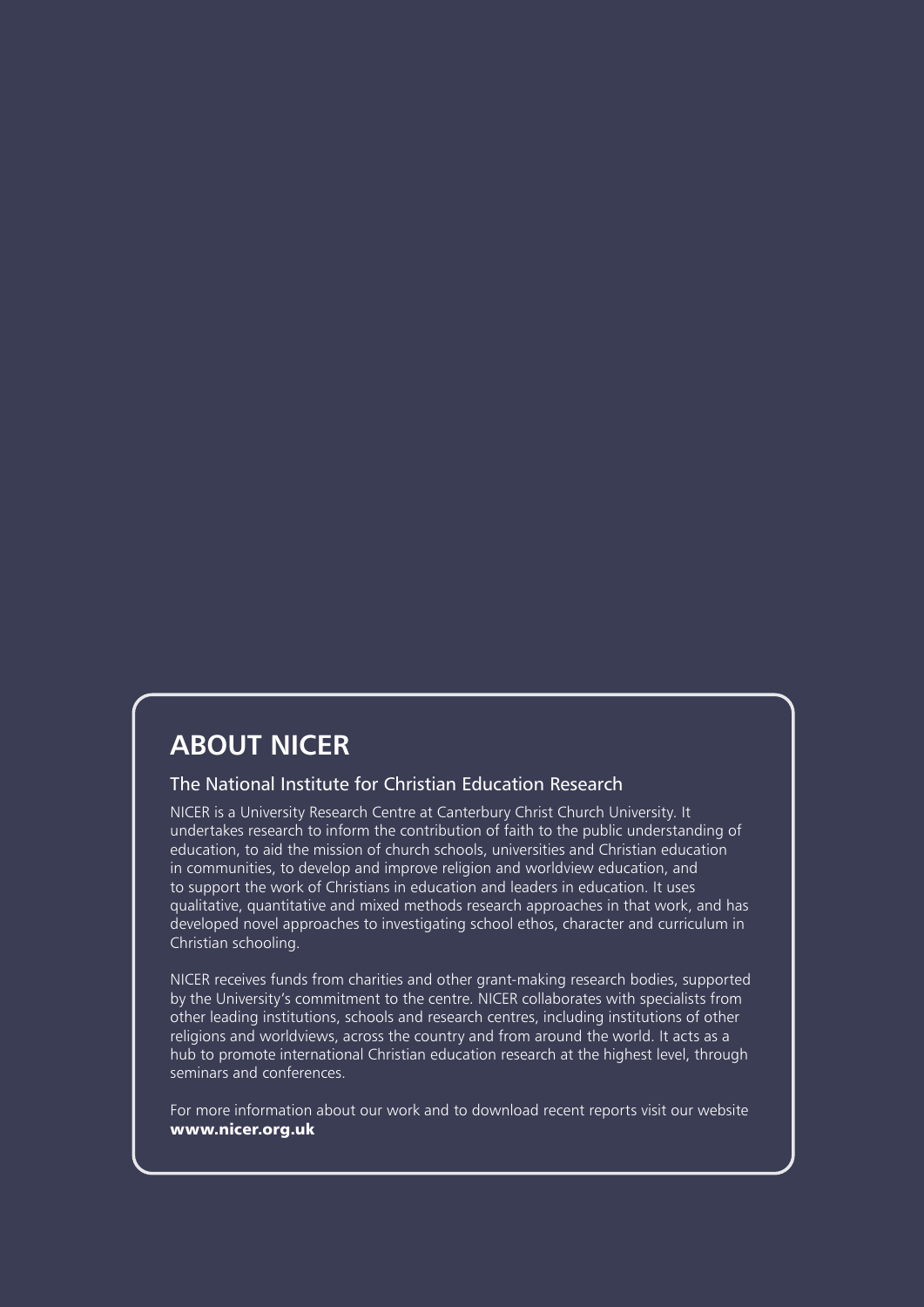### Consolation and hope in a time of crisis: bringing chaplains together to cultivate human flourishing and spiritual resilience in response to covid-related losses for Year 7 pupils.

Consolation and hope in a time of crisis is a two-year funded qualitative research project (June 21- May 23) funded by the Sir Halley Stewart Trust. The study investigates how experienced chaplains in Church of England and Catholic schools can nurture spiritual resilience amongst Year 7 students during their induction year and help mitigate the consequences of different forms of loss and suffering encountered because of Covid-19.

The project created a virtual community of practice (VCoP) network of chaplains, supporting professionals in a critical area of work. Accompanying the nine VCoP meetings, the research team provide research digests that offer a framework for discussion based on current research. Transcripts of each VCoP are analysed using an adaptation of Carol Gilligan's I-Poem methodi and findings regularly disseminated through briefing papers and termly webinars.

This research project focuses on the following spiritual and religious priorities to support and encourage:

- **Dialogue between the Christian faith and contemporary issues in a secular society.** Chaplaincy is a widely recognised role that often crosses religious and secular parameters. Although some schools do not always utilise the expertise of chaplains, schools may benefit from being differently resourced when faced with exceptional Covid-19 related challenges. We are hoping to capture a sense of the role and the experiences from chaplaincy in contemporary schooling in this time of national crisis.
- **Closer working relationships between Christian denominations.** This study brings together chaplains from different Christian denominations. We anticipate that we will identify both commonalities and distinctions in the different contexts and hope the research continues to enhance the body of insight across denominations for maximum insight and for building a common fruitful conversation between the denominational settings.
- **The innovative education and communication of Christianity within the UK and internationally.** The shared expertise from the VCoP will provide a forum for debate and an exchange of new ideas and practices for a wider audience of schools within the UK and internationally. We believe that capturing and disseminating insights from these professionals working in this specific area of spiritual flourishing in schools will enhance and support the priority of chaplaincy and the work they do with young people, especially those most impacted by the national emergency.

### **Research questions**

- 1. How do experienced chaplains nurture the spiritual resilience of Year 7 students who have been affected by Covid-19 loss?
- 2. How do chaplains identify and evaluate best practices in developing spiritual resilience in their own and each other's practice?
- 3. To what extent does a virtual community of practice support school chaplains in their work in a time of crisis, such as the Covid-19 pandemic?

The project is in the initial stages of inquiry and this briefing paper focusses on research question 1, drawing upon an initial analysis of the three 2021 VCoP sessions and consultation meetings with an advisory group of experts.

It is important to note that the initial findings will be refined or changed as the research progresses.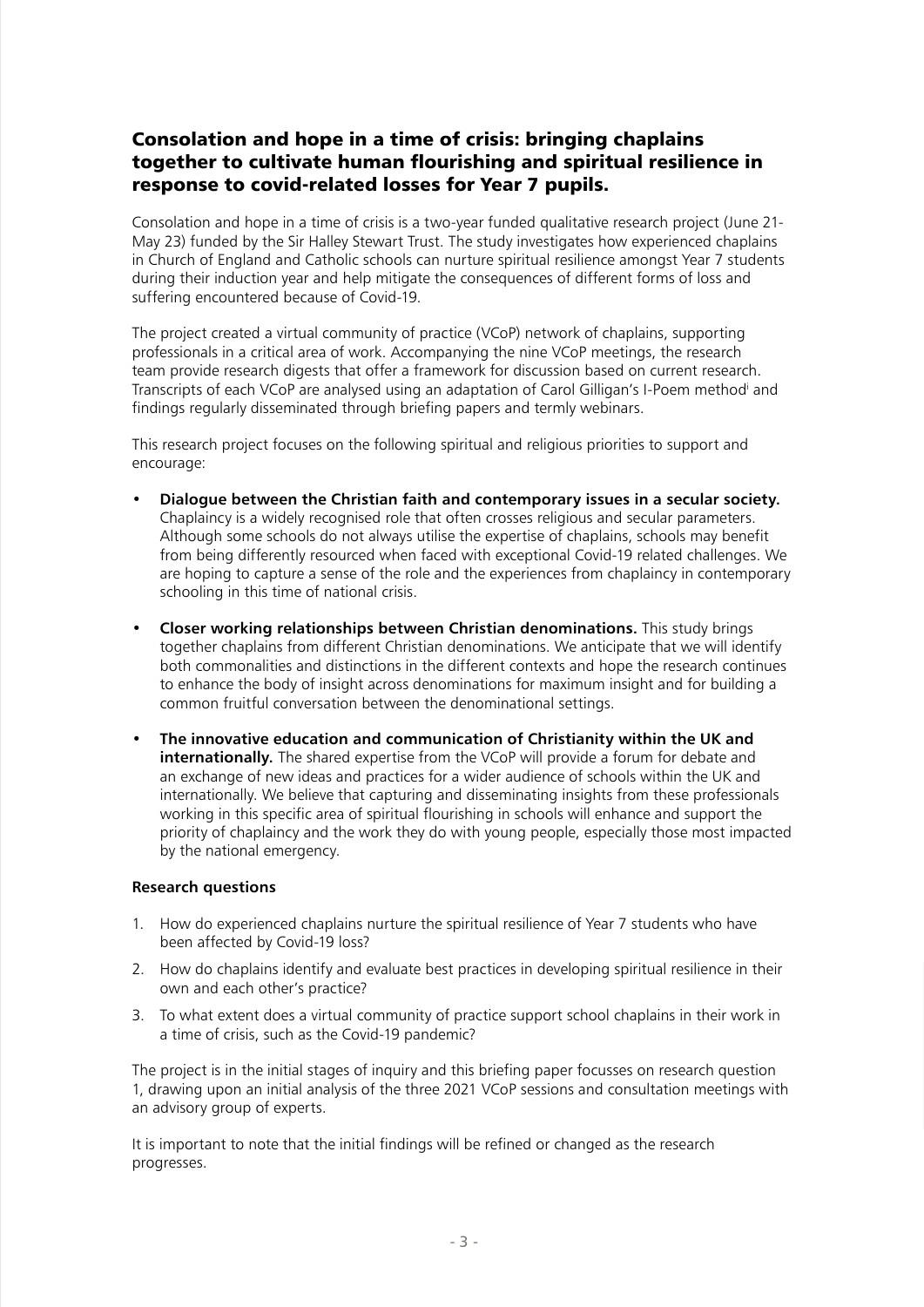# **OUR INITIAL ANALYSIS OF THE PERIOD JUNE 2021-DECEMBER 2021 REVEALS**

- Chaplains perceive a Year 7 cohort who are not at all secondary school ready, often with a distorted view of what it means to belong to secondary school.
- They are seeing an increase of anxiety and mental health issues amongst Year 7 students.
- Chaplains face challenges and changes in their role without procedures or protocols to fall back on.
- They are experiencing greater demand from the staff for chaplaincy support.
- Chaplains express a sense of hope and optimism as the community is rebuilt in a postlockdown world.

# **THE IMPACT ON YEAR 7 STUDENTS**

Each year the process of transition and induction from primary to secondary school raises a plethora of emotions connected with change and a sense of the unknown. While some children thrive on the sense of adventure this experience can provoke, others consider it a stressful time causing much angst. Regardless of how children encounter this change, it is a momentous rite of passage. Establishing a foundation for success throughout this process involves a network of support and guidance from various stakeholders. Evidence suggests a smooth transition process is critical for students' wellbeing, sense of connectedness and progression.

The pandemic has and continues to disrupt on an unprecedented global scale. Within UK education, students, staff, and parents have been required to change their approach to teaching and learning with the government enforced home-schooling, online learning, and school closures for most students<sup>ii</sup>. This intense pressure has particularly impacted those involved with student wellbeing. Many staff have gone above and beyond what is expected in the hope that the impact of Covid-19 is reducediii.

Children who were coming to the end of their primary education during 2020 experienced fragmented and broken transition procedures. Following a substantial time of pandemic-induced home-schooling, these same students entered a new secondary school environment where they encountered social distancing measures that kept them safe but restricted their access to the wider community. Hence, they were experiencing a significant transition period in their lives while simultaneously venturing into a new world, gradually emerging from isolation, and having to learn new ways of being community.

*For further background information on this section, please refer to Research Digest Issue 1 and 2.*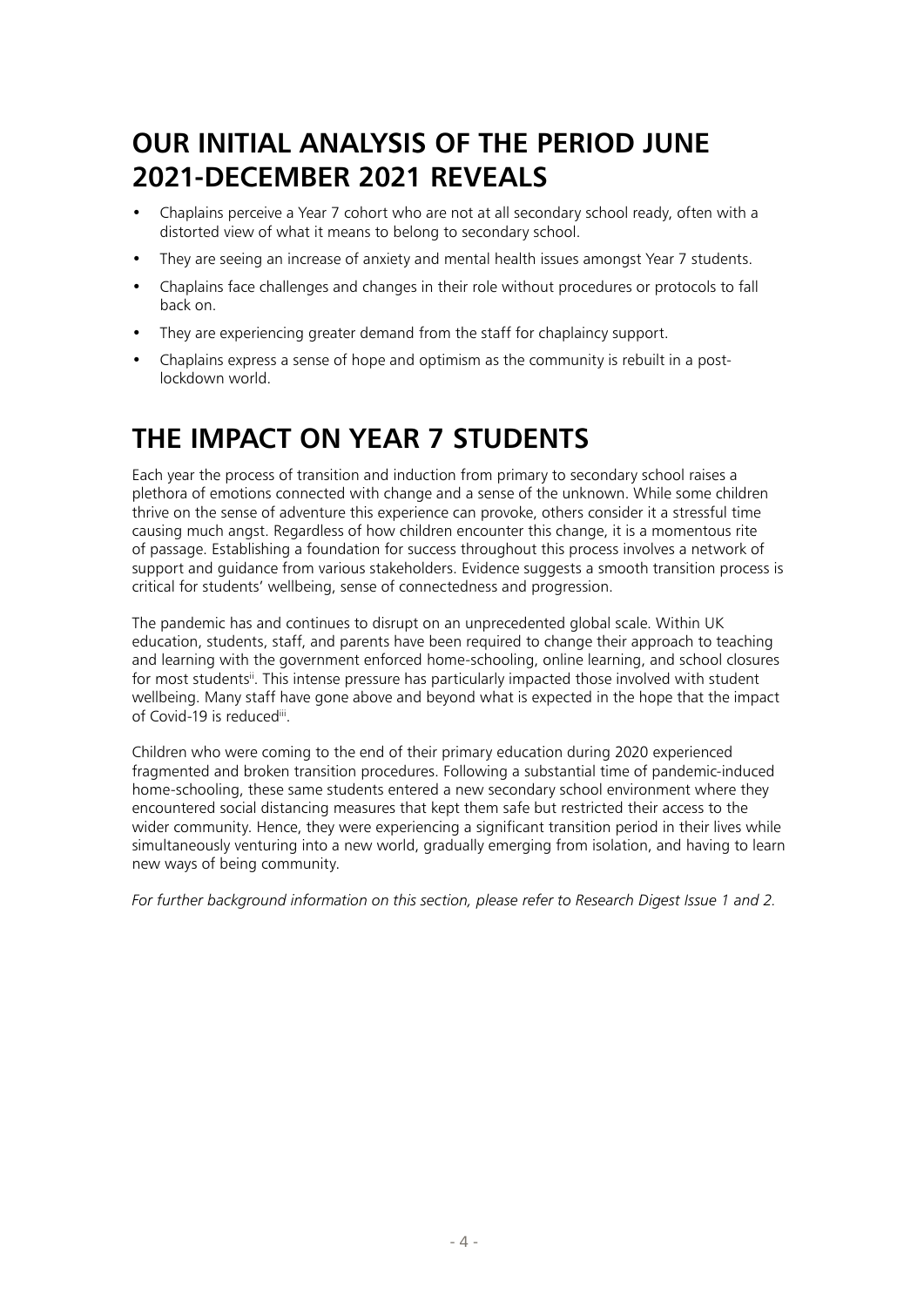## **WHAT DID THE CHAPLAINS REPORT (ANALYSIS OF VCOPS 1-3)?**

• **Year 7 cohorts (2020-21) who are not all secondary school ready.**

All the chaplains agreed that the Year 7 cohort generally showed a sense of immaturity.

*It was as if they were waiting to start secondary school and that the transition and induction process had been put on hold.* 

*They're still a bit like primary kids.* 

Chaplain, (VCoP 1)

Chaplain, (VCoP 1)

### • **Lack of experience of what it means to belong to secondary school.**

The chaplains suggested that the bubble system employed in some of the schools had kept students closeted, so they did not experience the excitement and challenges of being part of the full secondary environment.

*They haven't got that experience, that excitement, maybe even that little bit of fear of moving round a big school and going from room to room. They've been kept together for a long while in one room with teachers coming into them. They kind of haven't had that full experience and they haven't been interacting obviously with older years.* 

Chaplain, (VCoP 1)

*I think because the environment has been so tightly controlled there's not that element of you've got to find your feet, and yes you are on your own, but it will get better, but you have to go out there and find your way around the building and make new friends.* 

Chaplain, (VCoP 1)

*They're also missing out on the key changes of things like using science laboratories, perhaps they've had limited PE facilities as well, food tech., and computer suites and that sort of thing.* 

Chaplain, (VCoP 1)

### • **An increase of anxiety and mental health issues amongst Year 7 students.**

The chaplains unanimously stated that mental health issues across the school and within the Year 7 cohorts had escalated. Issues that had tended to emerge among older students were now being brought to their attention in Year 7. Anxiety was witnessed in different ways. One chaplain said Year 7 students in his RE classes have '*talked quite a lot about adults not agreeing. They see politicians arguing; they're seeing people in power, behaving quite badly… that's pulled the foundations from under them.'* 

*What we've noticed in bucketloads is the mental health needs of the Year 7's has been on a different scale from previous years and we've noticed some really very complex needs around eating disorders, OCD, struggling to attend school at all and it's just hit us like a juggernaut really.* 

Chaplain, (VCoP 1)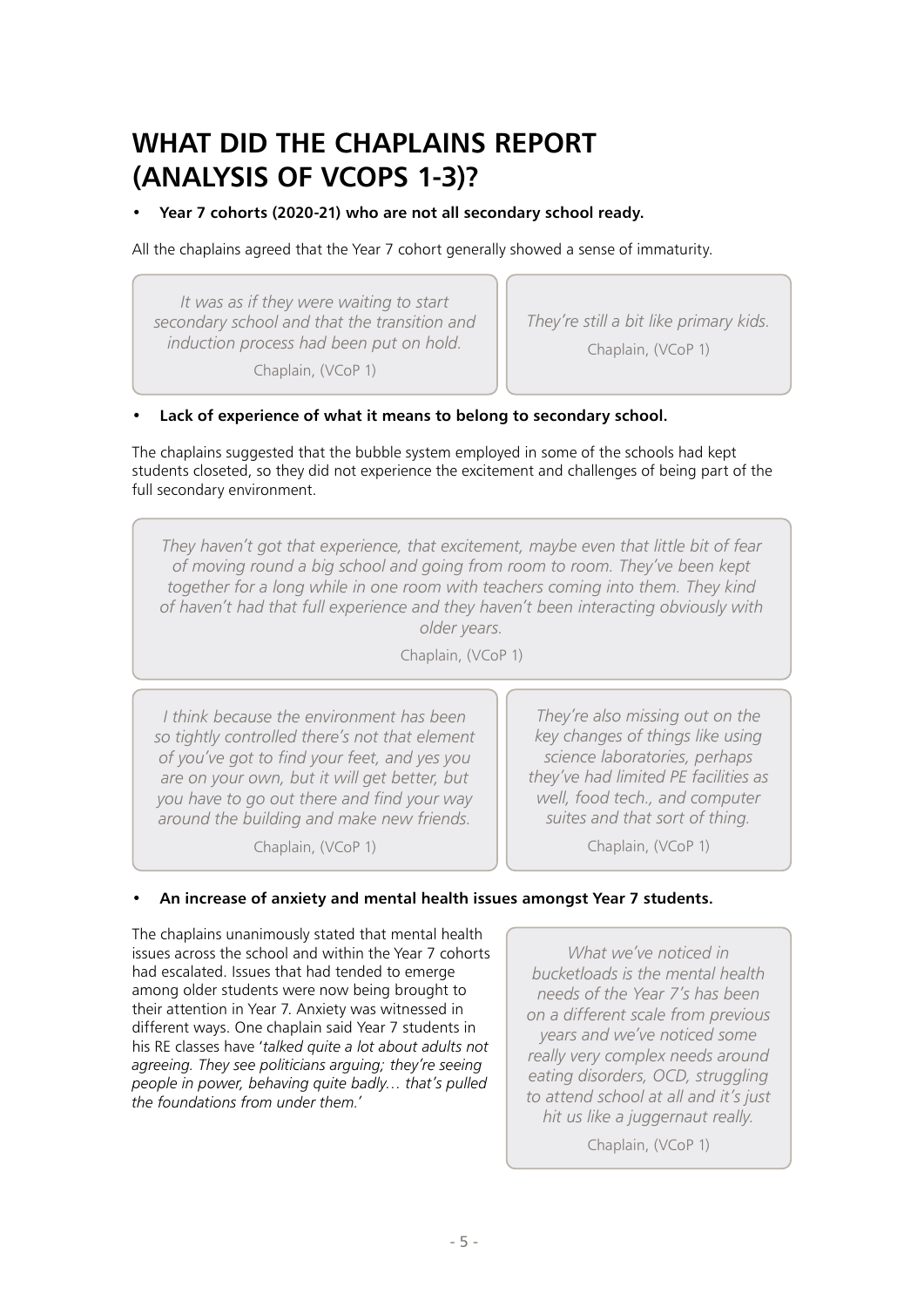Muddled anxiety was also mentioned. Students were coming in with issues that were not necessarily covid- related, but they thought Covid was to blame. Covid was being used as a blanket – blame for all issues. Furthermore, parents of Year 7 were contacting the school saying their children were anxious when a further investigation revealed the parents were anxious. There was an increased sense of displaced anxiety.

# **WHERE DID THE CHAPLAINS SEE HOPE FOR THE FUTURE?**

*Teams has become a good vehicle for contact…[some] students were more inclined via chats to ask questions…that maybe they wouldn't have done in the real world.* 

Chaplain, (VCoP 1)

**Improved Communications:** New skills with technology have helped with communication between staff, students, and parents; for example, one chaplain reported that with students and parents of Year 7, '*we've been on virtual pilgrimages.'* 

#### **Openness in talking about death**

Some chaplains noticed conversations related to death have become less of a taboo amongst staff and students. Students seem to be more open to the value of prayer and reflection.

> *Talking about loss, talking about death and illness has become more of the vocabulary.*

> > Chaplain, (VCoP 1)

*Something that has really surprised me with our Year 7 students is how they've dealt with loss...they come into the chapel, they're lighting a candle on our remembrance tree and they're saying prayers and it's positive for want of a better term. They're not coming into the chapel in floods of tears, and I don't know what to do, it's like, "My nan passed away last Wednesday, and I'd just like to say a prayer." And sometimes they say prayers on their own and then they'll talk about happy memories, and they walk out of the chapel and say, "Thank you Sir." It's quite a positive experience.* 

Chaplain, (VCoP 3)

### **A new approach to induction**

The crisis has forced a rethinking of the process of induction. One chaplain hoped there had been *'a slightly better induction for our Year 7s in terms of the school ethos and sense of belonging to a community.'*

As part of the induction process and getting to know the school community, one school has been able to help Year 7s feel connected with the wider community linked to their school via virtual introductions. For instance, in this school, the convent of sisters and church community have been able to speak about their connection and experience of the school community using the medium of Microsoft Teams. This is something they will continue to do with future induction procedures.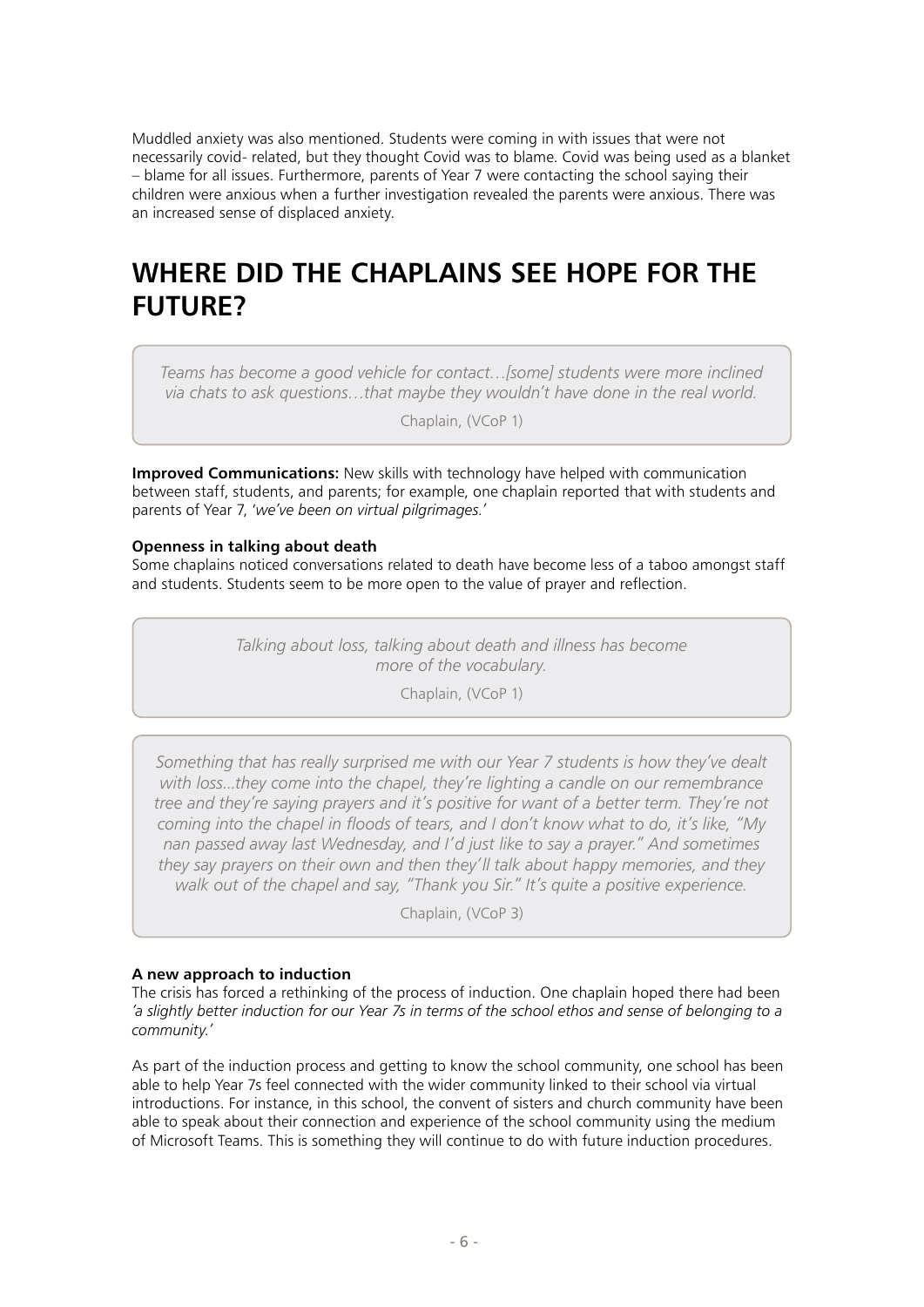Chaplains have a crucial role in helping students with induction into their new school. They can epitomise for students through such work, *I was a stranger, and you welcomed me* (Matthew 25:35).

*Circumstances have forced us to think differently and probably better, and this is something we will keep in the future.* 

Chaplain, (VCoP 1)

### **HOW HAS THE PANDEMIC IMPACTED THE INDUCTION OF THE MORE VULNERABLE YEAR 7 STUDENTS?**

*For more detailed information, please see Research Digest issues 1,2 and 3.*

The most vulnerable in society have been disproportionally affected by the impact of Covid-19 magnifying current inequalities. We know that children should have access to resources that will "help overcome not just the 'attainment gap' but also the 'trauma gap' faced by vulnerable pupils."iv However, it could be that experiences of trauma and loss may not be expressed for a significant amount of time after the actual event. It should also be noted that many of the children with Special Educational Needs and Disabilities (SEND) who did attend school during the lockdown flourished with smaller group sizes and increased support. (OFSTED, 2021).

The chaplains were concerned that due to increased pressures on their time dealing with students' complex

*I think just the volume of what some of these children are dealing with, because whether it's pandemic induced or whatever, there's so much going on at home and outside of school and that seems to have escalated, so any issues in school just seem to be on top of another load of issues. So, it's becoming a lot more complex.* 

Chaplain, (VCoP 2)

mental health issues, their ability to spend time building relationships with vulnerable students has been affected.

*I'd say 3 out of our main 5 feeders are very deprived areas so quite a lot of the children we get have existing things that they worry about or that they're struggling with.* 

Chaplain, (VCoP 2)

*I would say we are still seeing the vulnerable in more need.* 

Chaplain, (VCoP 2)

This project has a particular interest in vulnerable and disadvantaged students and how they have been affected by the pandemic. As the project progresses, we will continue to investigate this further.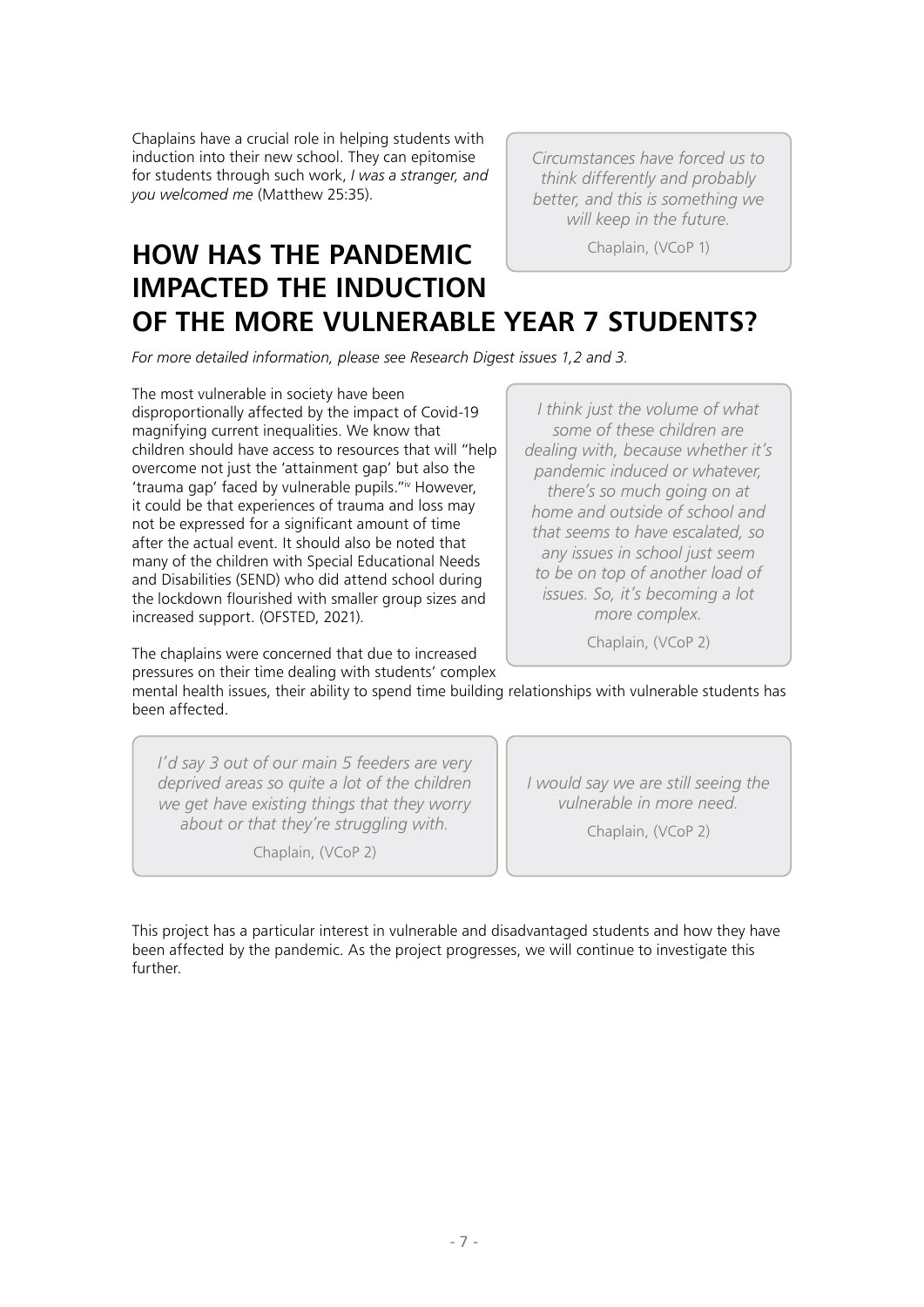# **HOW DO EXPERIENCED CHAPLAINS NURTURE THE SPIRITUAL RESILIENCE OF YEAR 7 STUDENTS WHO HAVE BEEN AFFECTED BY COVID-19 LOSS?**

*For further background information on this section, please refer to Research Digest Issue 3.*

The working understanding of spiritual resilience for this research project is underpinned by the thinking of Masten<sup>y</sup>, who states that an individual's resilience is 'embedded in relationships and social systems.'

In the context of this study, spiritual resilience refers to helping students nurture their sense of self and purpose while encountering adversity. Spiritual resilience is rooted in connections, in meaningful relationships with other nurturing and competent adults rooted in spirituality, faith, and hope.

Even though the research is focusing on the role of chaplaincy, it is also essential at this stage to point out that nurturing a sense of resilience cannot be confined to any individual or team; it is a whole-school responsibility that permeates the life of the community.

*In terms of spiritual resilience, we're trying to sort of make a distinction between spiritual resilience and any [other] kind of resilience. I think that's referring even more to that inner sense of who I am and what my worth is.* 

Chaplain, (VCoP 3)

*I think we're at a stage [Dec 2021] where we're seeing much more of the total meltdown and inability to go any further. When there's a slight hiccup along the way, it's treated like an almighty disaster. So yes, I think that sort of spiritual resilience is an essential starting point really, yes.* 

Chaplain, (VCoP 3)

*I* do wonder what role models our young people are seeing when it comes to *resilience. Are they seeing politicians, celebrities having meltdowns, making a messup, doing things very wrongly? Where are those solid stable role models? …In which case that's where faith comes in as the solid, you can rely on this, this is there.* 

Chaplain, (VCoP 1)

The chaplains reported that nurturing spiritual resilience was critical and emphasises the necessary focus on the role of faith.

### **THE CHANGING ROLE OF THE SCHOOL CHAPLAINS**

The current pandemic has affected the chaplain's role in many ways, presenting them both with challenges and innovative ideas for moving forward with hope. Creating and fostering an environment where a climate of hope exists and relationships can develop, built on trust, underpin a chaplain's role. However, chaplains have faced many challenges during 2020-2021. Among other things, they have: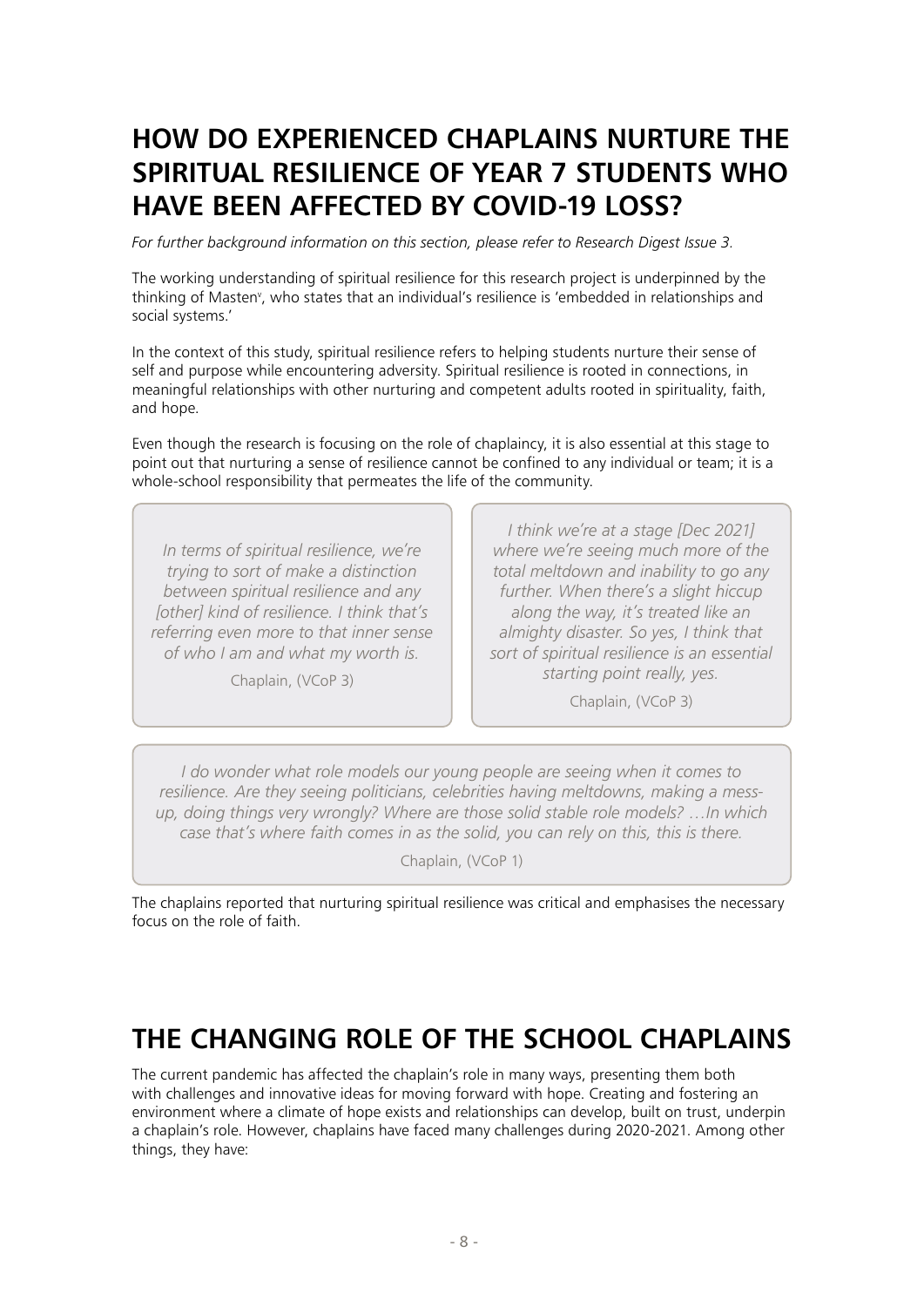- Transferred many of their activities and interactions online.
- Created new and interactive ways of engaging the school community in acts of worship.
- Responded to the increase of students presenting with pastoral and mental health concerns.
- Provided support for the escalating anxiety amongst the staff population.
- At times, struggled to attend to and sustain their own wellbeing and spiritual resilience.

*I am having to get stricter with standing back and saying, 'no' as everything is so overwhelming, and I need to protect my own wellbeing.* 

Chaplain, (VCoP 3)

### **From pastoral to triage service:**

The complexity of mental health issues that chaplains must contend with means they function as triage services. The chaplain's time is stretched with increased severity of mental health concerns in an increasing number of Year 7 pupils. Spending so much time dealing with pastoral and mental health issues has meant the role of chaplaincy at times, *'has felt really* 

*Whereas previously with pastoral care I engaged with the student, and I would meet them after, and build up a relationship and support them…I'm not tending to have such satisfying and fulfilling pastoral encounters. I'm seeing someone, I do a referral and off they go.* 

Chaplain, (VCoP 1)

*quite depressing because you're missing the joy bits.'* 

### **Lack of communal worship:** A lack

of collective worship experience and time in sacred spaces such as churches also affects the chaplains' ability to offer opportunities for pupils to experience religious practice. There will need to be a period of reflection post-lockdown; *'how are people feeling about God…their relationships... in terms of a school community of worship. What's that going to mean?'* 

### **Need to re-establish and re-invent**

**processes:** Some chaplains suggested that they need to repeat CPD work on planning and delivering worship. This was reinforced with further comments that only current year 10 [2021] and above in secondary school know what pre-covid life was like in this context.

*As a school community we haven't gathered together even as partial groups for a couple of years. They, [Year 7] haven't actually had that experience, so no singing and all those sorts of things.* 

Chaplain, (VCoP 1)

*[For Year 7s] their sense of time means that church is now something they did in the past. Chaplain* 

Chaplain, (VCoP 1)

*I think it's the biggest challenge I've ever seen in this or any other school. … to be honest I just feel like I've got to do all 4 years all over again. We relaunched our mission statement, we did loads of staff CPD on planning and delivering effective worships, we've got student form prayer, all that stuff and they'll have forgotten everything.* 

Chaplain, (VCoP 1)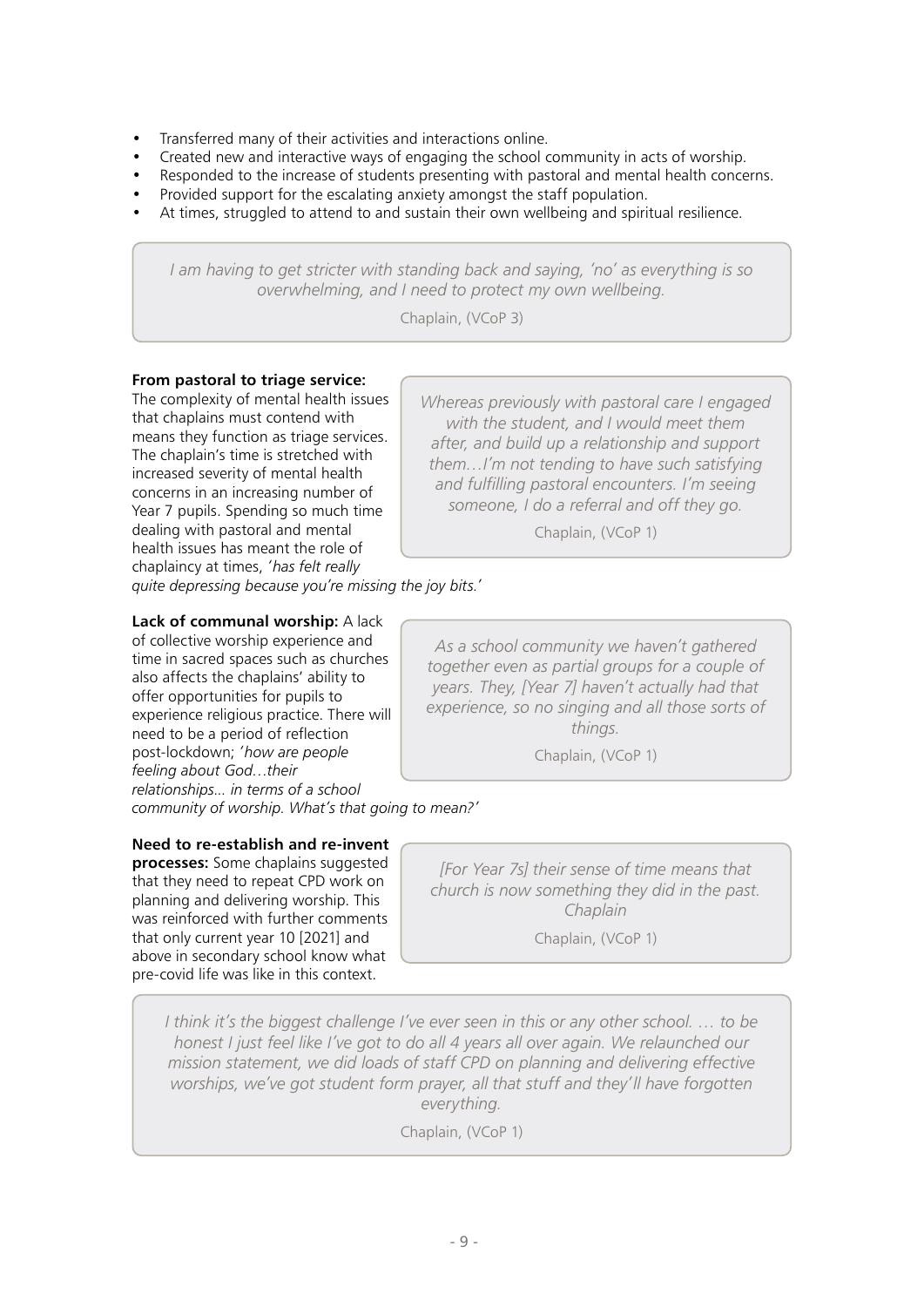# **A SENSE OF HOPE GOING FORWARD**

**Enhanced online worship:** Chaplains agreed that their resources for worship during the pandemic had become far more enriched and meaningful. They had to think differently and become more creative. Students and other school community members have been contributing more to online worship. Some chaplains have maintained a weekly virtual assembly despite resuming face-to-face contact with students.

One chaplain included a daily worship PowerPoint on the school's homework system. It was made clear that this was a voluntary activity and daily school worship was there each day if the students wished to access it. The feedback demonstrated that students were not only accessing it, but they were doing so with their families.

**More student and staff engagement:** Following the return of the whole school community, chaplains found that both students and staff were keen to engage in times of reflection and prayer. They have found that more than ever, staff and students are making use of the chaplaincy space in the school for quiet reflection and prayer.

*I was able to do a workshop on prayer and collective worship as part of the training… to introduce a short time of meditation as part of the prayer, a stillness exercise and a minute's silence… loads of people said to me either ''Oh yes, I already do this'', or ''That's really good, I think I'm going to do it myself.''* 

Chaplain, (VCoP 2)

### **Rebuilding of community**

Through the life of a community, we are nourished and supported to flourish as human beings. Connection to a community helps identify who we are and shapes our becoming. Meeting and walking with each other in times of adversity while building firm foundations anchored in trust, empathy, and dignity fosters a community that can flourish together. For this reason, despite a challenging role throughout the pandemic, the chaplains maintained a sense of hope and optimism for rebuilding their school community post lockdown.

*I think amongst those of us who are leading assemblies and/or worship there is a real thirst for it. So, I think those of us leading are going to be putting that much more care into it, that much more of ourselves.* 

Chaplain, (VCoP 2)

*I think the quality of our online stuff was really good but actually being shoulder to shoulder with somebody is something quite different so I'm hoping that will be something that will come back as the heart of our community, I think.* 

Chaplain, (VCoP 2)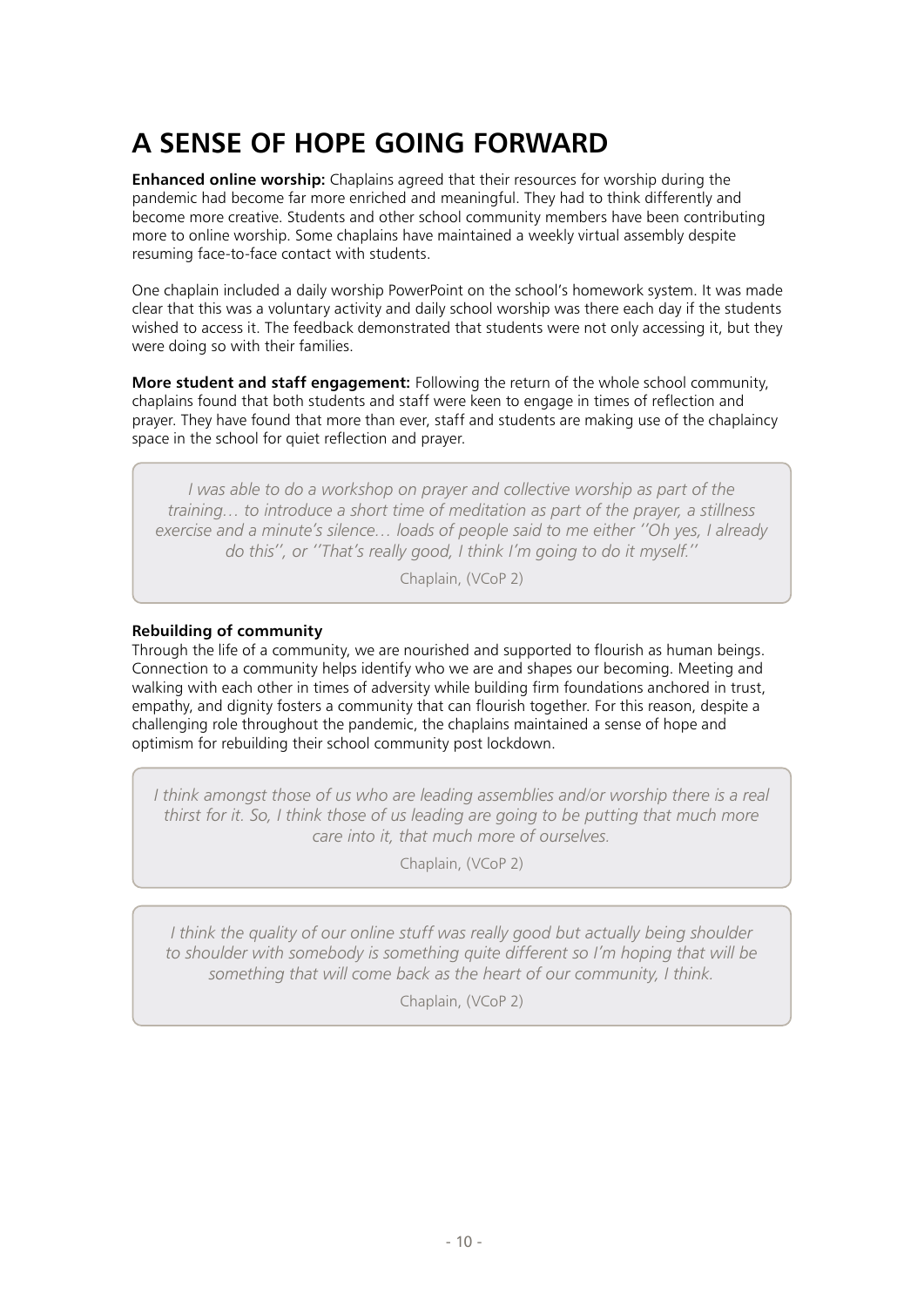# **CONCLUSION**

As with any research, the initial findings raise more questions than answers. At this early stage, it is clear from this evidence that chaplains provide an insight into the experience of schools that crosses wellbeing and spiritual dimensions. They also see the educational challenges of the present crisis, as well as the challenges to the individual and community spirit of the school. Their perspective crosses multiple boundaries within the school and within an understanding of what happens in and around school.

### **The evidence also identifies issues that affect chaplains' ability to nurture spiritual resilience**

- Year 7 pupils are, in general, less resilient and immature. They have been in a more protected environment in secondary school than they usually face in their first year.
- Mental health problems have increased amongst students because of the pandemic.
- There are significant challenges in developing positive relationships and engendering a sense of bonding to the school community. For example, a lack of pastoral time with vulnerable children as the chaplain's function as triage service.
- Engendering a sense of community through spiritual and religious practices has been negatively impacted by the lack of opportunities for in-person communal worship. This lack of collective worship experience and time in sacred spaces such as churches also affects chaplains' ability to offer opportunities for pupils to experience religious practice.

### **There is among chaplains, hopes for nurturing spiritual resilience**

- Online worship has offered a positive engagement for many students. Hence, there is the intention to continue with this into the future.
- The chaplains are once again welcoming pupils back into chaplaincy spaces.
- They are beginning to restart communal worship and are bringing pupils back into the church buildings where appropriate.
- There is a strong focus on building back a sense of community.

### **Next Steps for the Research Project**

The initial phase of our investigation considered the experiences and reflections of chaplains and Year 7 induction students during the academic year 2020-2021. Moving forward, we will be:

- Focusing particularly on the impact of Covid-19 on vulnerable and disadvantaged Year 7 induction students.
- Creating, with the chaplains, a CPD toolkit on spiritual resilience to be disseminated to a wider audience, including schools without chaplaincy support.
- Evaluating to what extent a virtual community of practice supports school chaplains in their work in a time of crisis, such as the Covid-19 pandemic.

#### **ENDNOTES**

i Gilligan, C., & Eddy, J. (2017). Listening as a path to psychological discovery: an introduction to the Listening Guide. *Perspectives on medical education*, 6(2), 76.

Crisis activated remote education during the spring and summer terms 2020 became the substitute for face-toface teaching and learning, and the home environment replaced the classroom. In the return to school the environment was still far removed from the pre-pandemic context. Social distancing measures meant the fragmentation of whole school community experiences with the bubble system becoming commonplace. The opportunities and challenges generated by the pandemic continue to invade the education sector. The road to recovery for education is tentative as the impact of the pandemic on learning loss and pastoral care is still very much unknown.

iii Howard, E., Aneesa Khan, A., and Lockyer, C., (July 2021). *Learning during the pandemic: review of research from England.* Accessed via https://www.gov.uk/government/publications/learning-during-the-pandemic/learning-duringthe-pandemic-review-of-research-from-england on 04/01/2022.

iv Barnardo's (2020) *Coronavirus must lead to positive change in the school system*. Accessed via https://www. barnardos.org.uk/news/coronavirus-must-lead-positive-change-school-system-barnardos-says (barnardos.org.uk) on 09/05/2021.

v Masten, A.S. (2014). *Ordinary Magic Resilience in Development*. Guilford Publications: New York